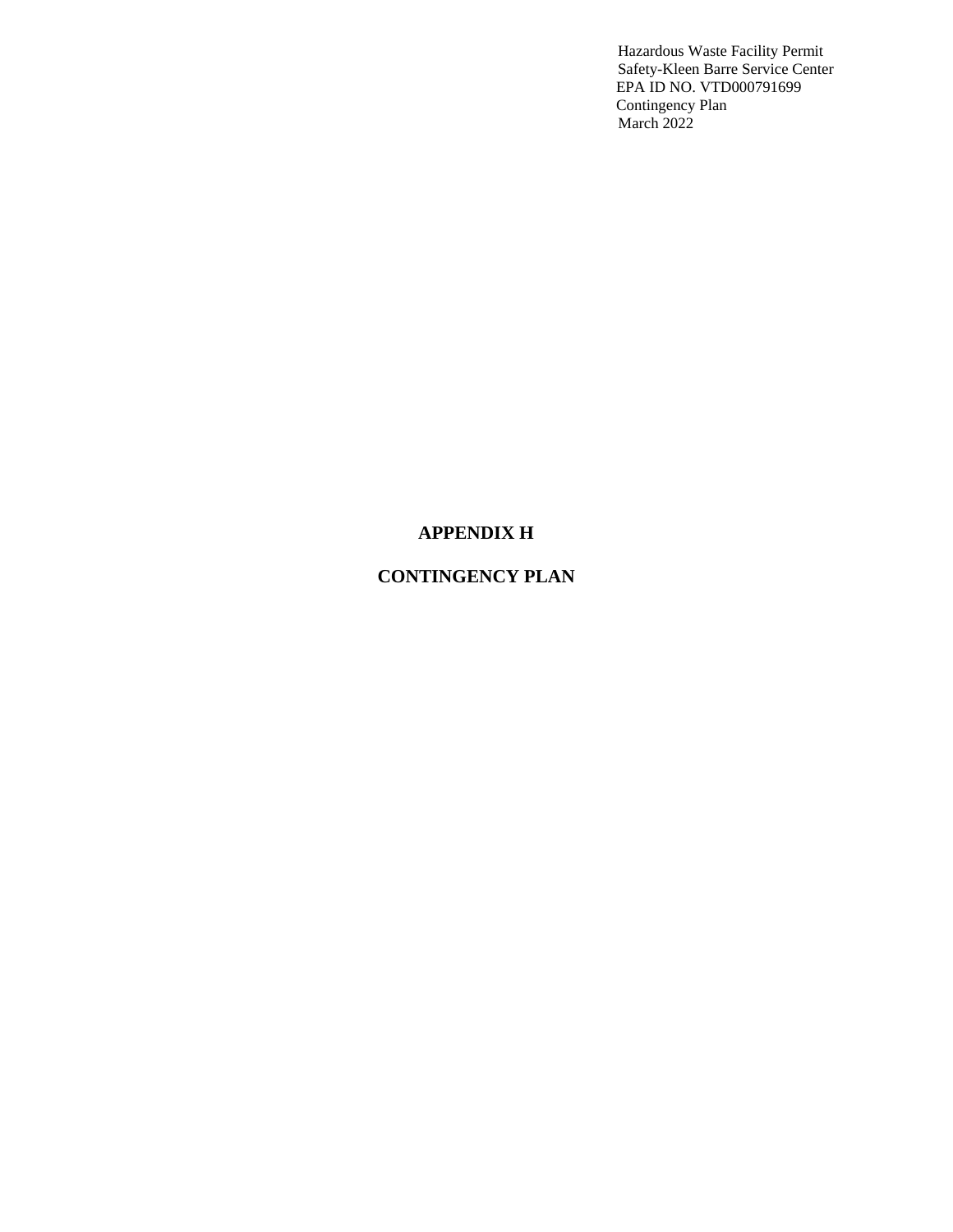#### **APPENDIX H**

#### **CONTINGENCY PLAN**

This plan meets the emergency response and contingency planning requirements of the Vermont Hazardous Waste Management Regulations (VHWMR) and 40 CFR §§ 270.14(b)(7) and 264 Subpart D. Since the Barre Service Center (BSC) is located within a 100-year floodplain, this plan also meets the requirement of 40 CFR  $\S 270.14(b)(11)(iv)(C)$ .

This plan describes actions to be taken to minimize hazards to human health and the environment from fires, explosions, or any unplanned sudden or non-sudden release of hazardous waste constituents to air, soil, ground water, or surface water. The plan also includes procedures to be followed to remove hazardous waste to safety, should the National Weather Service issue a 100 year Flood Warning for the BSC area.

This plan shall be implemented immediately when a fire, explosion, or discharge of hazardous waste or hazardous waste constituents occurs, which could threaten human health or the environment, or when a 100-year flood is predicted.

The plan shall be amended when information included in this Plan changes. Copies of the plan in effect at any given time shall be maintained at the BSC and provided to the local police department, fire department, and hospital for use during an emergency.

## **H - 1.0 GENERAL INFORMATION**

The address of the BSC is:

Safety-Kleen Systems, Inc. 23 West Second Street Barre, Vermont 05641

The operator of the Service Center is:

Safety-Kleen Systems, Inc.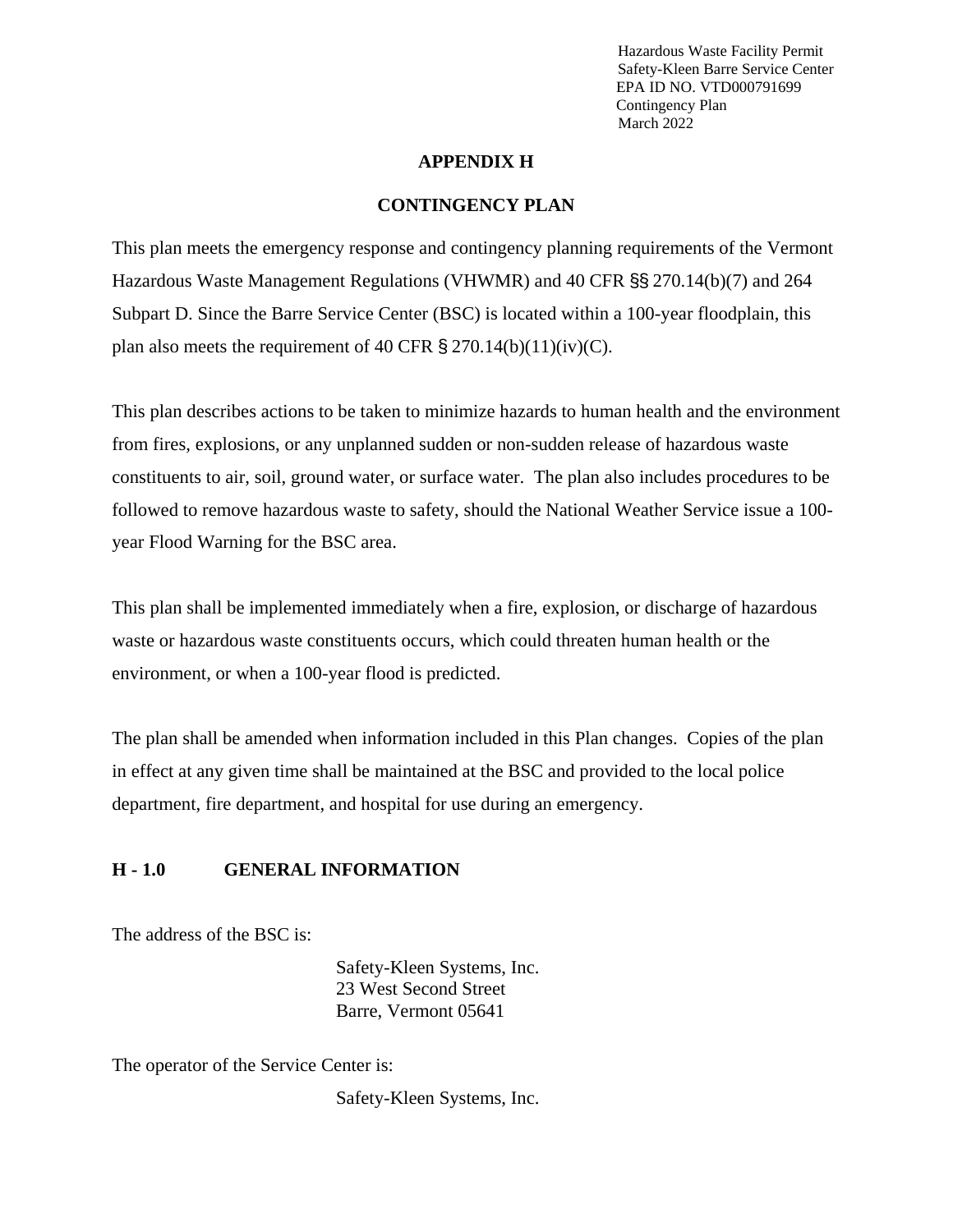42 Longwater Drive Norwell, MA 02061-9149

#### **H – 1.1 General Description of Business Activity**

See **Appendix B** (Facility Description) for a detailed description of BSC business activities.

#### Containerized Waste

The BSC is permitted to store containerized hazardous waste in three designated Hazardous Waste Management Units (HWMUs), each with specific waste type and capacity limits. The facility may also manage containerized hazardous and non-hazardous wastes on a 10-day transfer basis within these three units, provided the waste type and capacity requirements are met. The three HWMUs used for storing containerized wastes include two units located in the warehouse (HWMUs #3 and #4) and the metal storage shelter (HWMU #5). The locations of these secondarily contained units are shown on **Figure B-1** (Site Plan).

All ignitable containerized wastes (i.e., in storage and 10-day transfer waste) are stored/held only in HWMUs #4 and HWMU #5 (both units are equipped with a dry chemical fire suppression system). Non-ignitable waste may be stored in any of the permitted container storage units. Incompatible wastes are segregated in accordance with 49 CFR § 177.848.

#### Bulk Waste Storage in Tanks

The BSC is permitted to store spent hydrocarbon-based parts washing solvent in a designated 15,000-gallon aboveground storage tank (HWMU #1, Tank #3). Two additional 15,000 gallon aboveground storage tanks (Tanks #1 and #2) are designated for used oil storage. All three tanks are located within the same epoxy-coated concrete secondary containment system and covered by an aluminum-framed weather-proof fabric structure. The configuration of

the three tanks and secondary containment system is detailed on **Figure L-1** (Tanks).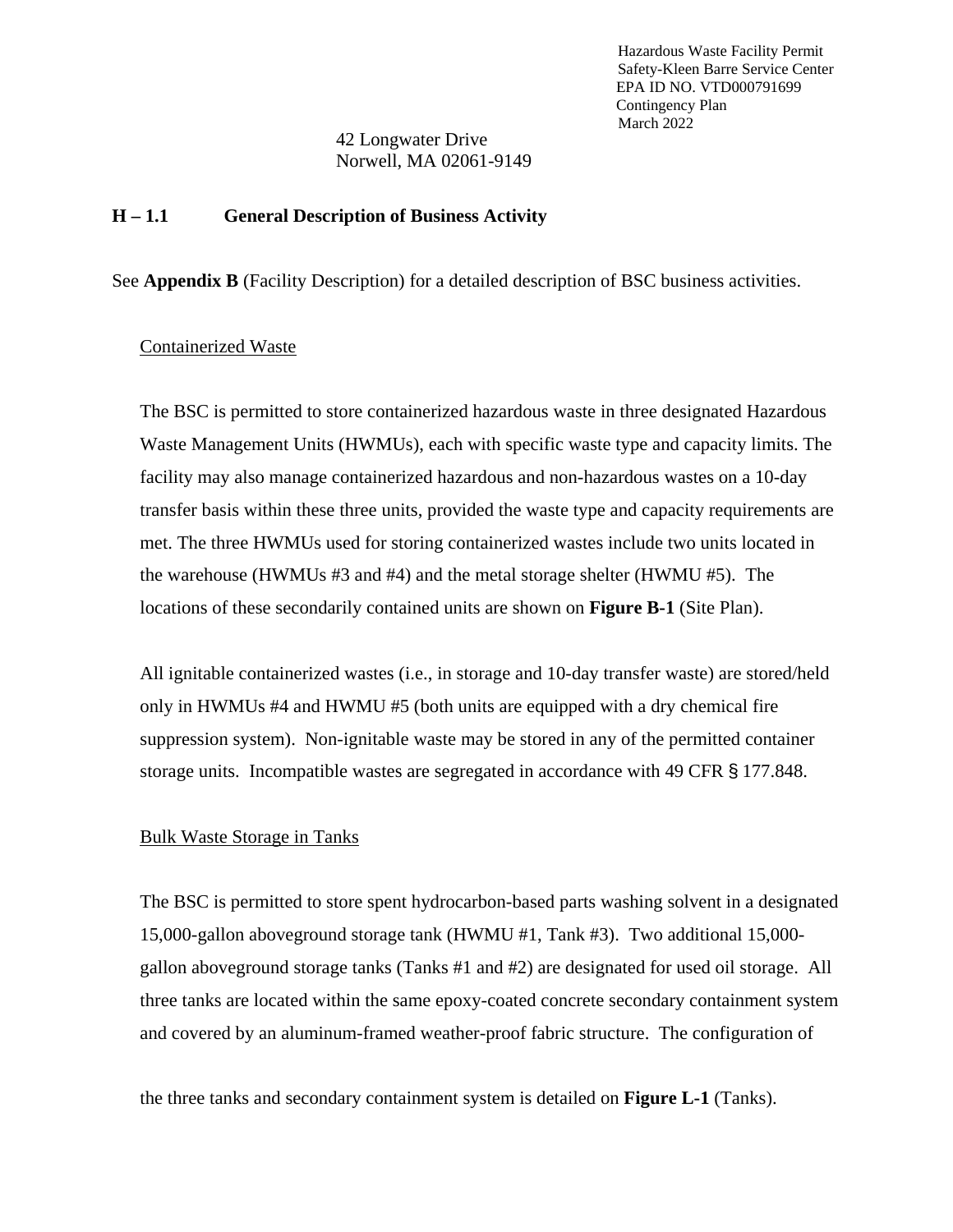Spent hydrocarbon-based parts washer solvent is transferred to Tank #3 using a "wet dumpster" located within the warehouse atop a secondarily contained dock referred to as the return and fill station (**Figure B-1**). Used oil is transferred directly to Tanks #1 and #2 from tankers (parked on the transfer pad) via reinforced flexible hose with secure coupling connectors (**Figure B -1**).

#### **H - 2.0 COORDINATION AGREEMENTS**

Arrangements are made with the police department, fire department and local emergency response teams to familiarize them with the Contingency Plan (including the Flood Contingency Plan), the layout of the BSC, the properties of hazardous materials handled and their associated hazards, locations where Service Center personnel normally work, entrances to and layout of the BSC, and evacuation routes. A copy of the Contingency Plan (as modified) is sent to the following agencies:

- Barre City Police Department
- Barre City Fire Department
- Central Vermont Hospital
- Clean Harbors Environmental Services, Inc.

Copies of the transmittal letters will be maintained as part of the facility record, and documentation of any refusal by authorities to enter into agreements will also be documented in that record.

#### **H - 3.0 IMPLEMENTATION**

The primary emergency coordinator or alternate emergency coordinator for the BSC (Emergency Coordinator) is responsible for determining if the Contingency Plan should be implemented.

The decision to implement the Contingency Plan shall be made if an imminent or actual incident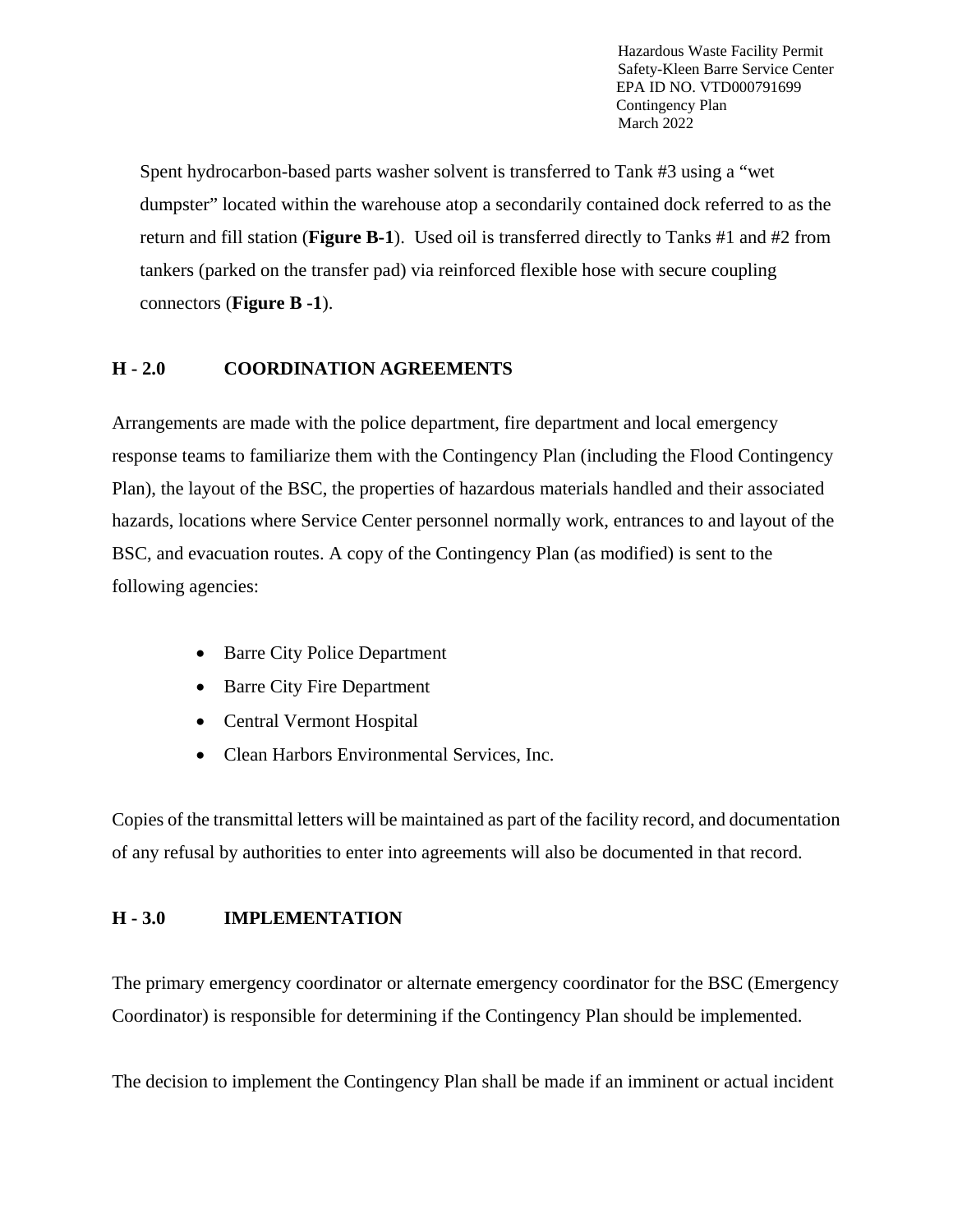threaten human health or the environment, or if a potential 100-year flood is predicted. such as a fire, explosion or release of hazardous waste or hazardous waste constituents could

#### **H - 4.0 EMERGENCY COORDINATORS**

The Emergency Coordinators are trained, as specified in **Appendix F**, to respond in the event of an emergency, and shall be familiar with all aspects of this contingency plan, the operations and activities at the facility, the location and characteristics of materials handled, the location of records within the facility, the facility layout, and the location and use of emergency response and spill control equipment.

The names of, and home addresses, cell phone numbers, and office phone numbers for, the Emergency Coordinators are listed in **Table H – 1**.

The Emergency Coordinators are authorized to commit BSC resources, equipment, and personnel, as necessary, to implement this Contingency Plan. At all times, at least one Emergency Coordinator is either at the BSC, or on call and capable of reaching the BSC to effectively respond to emergencies, including predicted 100-year flood conditions.

# **TABLE H - 1**

| List of Emicrgency Coorumators |                       |                      |                       |  |  |  |  |  |  |  |  |
|--------------------------------|-----------------------|----------------------|-----------------------|--|--|--|--|--|--|--|--|
| <b>Emergency</b>               |                       |                      |                       |  |  |  |  |  |  |  |  |
| <b>Coordinators</b>            | <b>Office Phone #</b> | Home/Cell Phone #    | <b>Home Address</b>   |  |  |  |  |  |  |  |  |
| <b>Primary</b>                 | $(802)$ 479-1200      | $(802)$ 505-1031 (C) | 15 Buena Vista        |  |  |  |  |  |  |  |  |
| Robert Millett                 |                       |                      | Circle                |  |  |  |  |  |  |  |  |
|                                |                       |                      | Barre, VT 05641       |  |  |  |  |  |  |  |  |
| <b>Alternate</b>               | $(802)$ 479-1200      | $(802)$ 522-4921 (C) | 177 Cassie St. Barre, |  |  |  |  |  |  |  |  |
| Chad Mcgowen                   |                       |                      | VT 05641              |  |  |  |  |  |  |  |  |
|                                |                       |                      |                       |  |  |  |  |  |  |  |  |
| (Intentionally Blank)          |                       |                      |                       |  |  |  |  |  |  |  |  |

**List of Emergency Coordinators**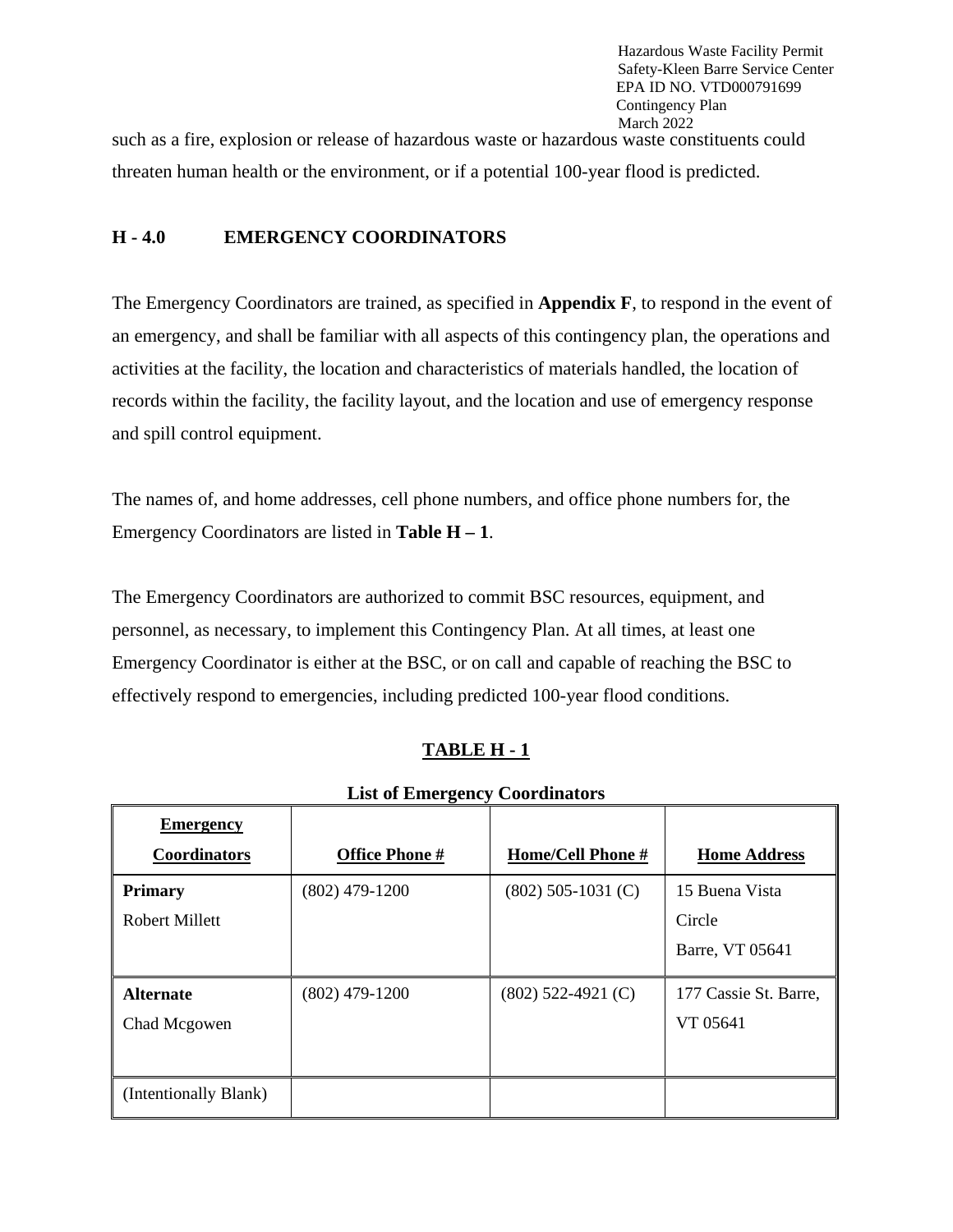When the Emergency Coordinator is notified of an imminent or actual emergency, it is his or her responsibility to:

- Evaluate the situation and determine if the Contingency Plan should be implemented.
- If the Contingency Plan is implemented, ensure that all response activities are conducted in accordance with the Contingency Plan.
- Activate BSC alarm systems, as appropriate.
- Identify the character, source, amount, and extent of any released materials.
- Assess potential hazards to human health and the environment.
- Immediately notify local emergency response officials, state and municipal agencies, and Safety-Kleen's 24-hour emergency hotline (see **Table H-2**).
- Supervise implementation of the evacuation plan if the decision to evacuate is made.
- Act as liaison between emergency response personnel, state officials, and BSC personnel.
- Ensure that the reporting requirements of **Section H - 10.0** are met.

# **H - 5.0 EMERGENCY PROCEDURES**

- 1) Whenever there is an imminent or actual emergency situation, the Emergency Coordinator must do the following immediately:
	- Activate internal facility alarms or communication systems, where applicable, to notify all facility personnel; and
	- Notify appropriate state or local agencies with designated response roles if their help is needed (See **Table H-2**).
- 2) Whenever there is a release, fire, or explosion, the Emergency Coordinator shall perform the following concurrently:
	- Immediately identify the character, exact source, amount, and areal extent of any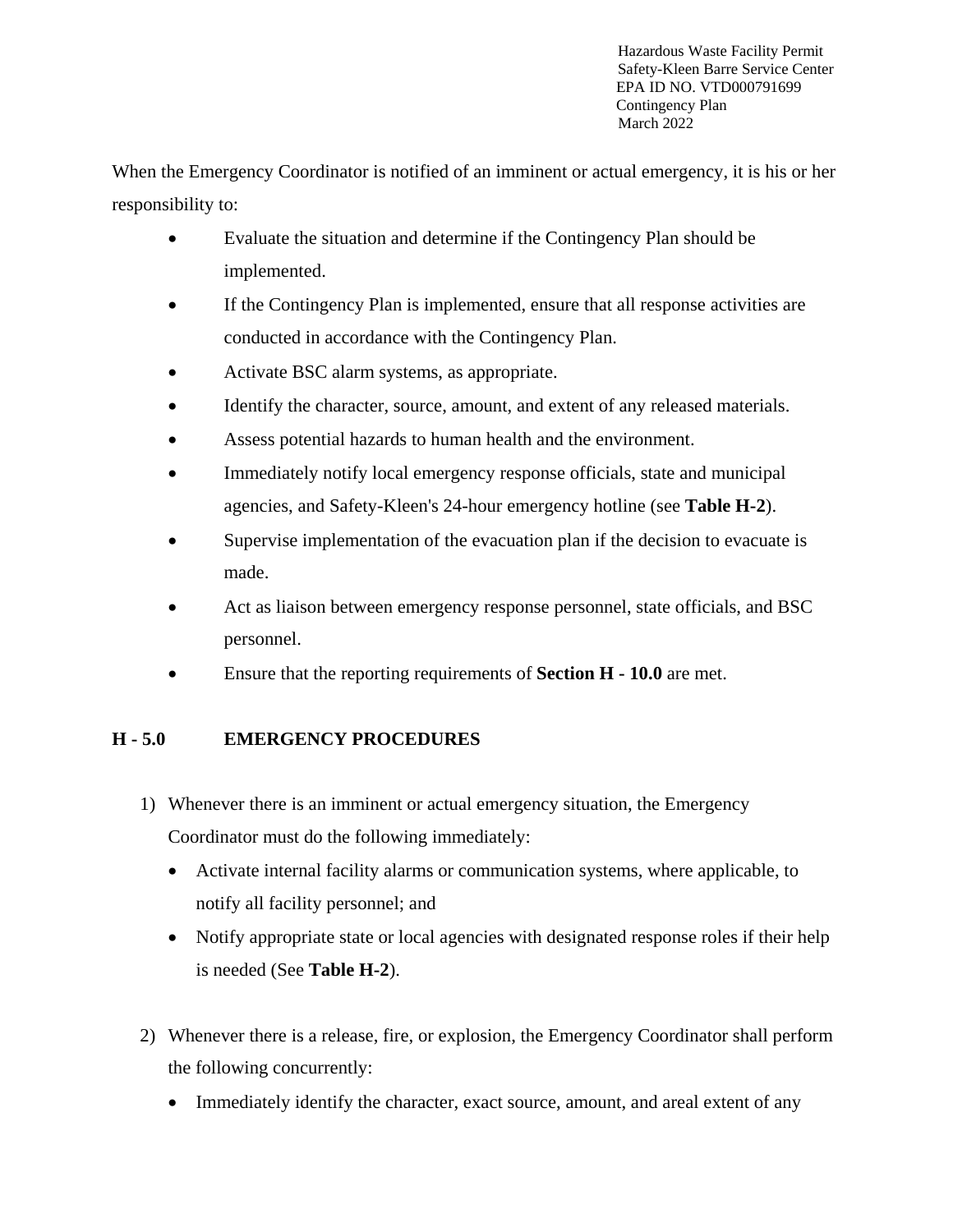released materials. The emergency coordinator may do this by observation or review of the facility records or manifests and, if necessary, by chemical analysis.

- Assess possible hazards to human health or the environment that may result from the release, fire, or explosion. This assessment must consider both direct and indirect effects of the release, fire, or explosion (e.g., the effects of any toxic, irritating, or asphyxiating gases that are generated, or the effects of any hazardous surface water run-offs from water or chemical agents used to control fire and heat-induced explosions).
- 3) If the Emergency Coordinator determines that the facility has had a release, fire, or explosion which could threaten human health, or the environment, outside the facility, the emergency coordinator must report the findings as follows:
	- If the assessment indicates that evacuation of local areas may be advisable, the emergency coordinator must immediately notify appropriate local authorities. The emergency coordinator must be available to help appropriate officials decide whether local areas should be evacuated; and
	- The Emergency Coordinator must immediately notify either the government official designated as the on-scene coordinator for that geographical area, or the National Response Center (using their 24-hour toll free number 800/424-8802). The report must include:
		- Name and telephone number of reporter;
		- Name, address and telephone number of the BSC;
		- Time and type of incident (e.g., release, fire);
		- Name and quantity of material(s) involved, to the extent known;
		- The extent of injuries, if any; and
		- The possible hazards to human health or the environment outside the facility.
- 4) During an emergency, the Emergency Coordinator must take all reasonable measures necessary to ensure that fires, explosions, and releases do not occur, recur, or spread to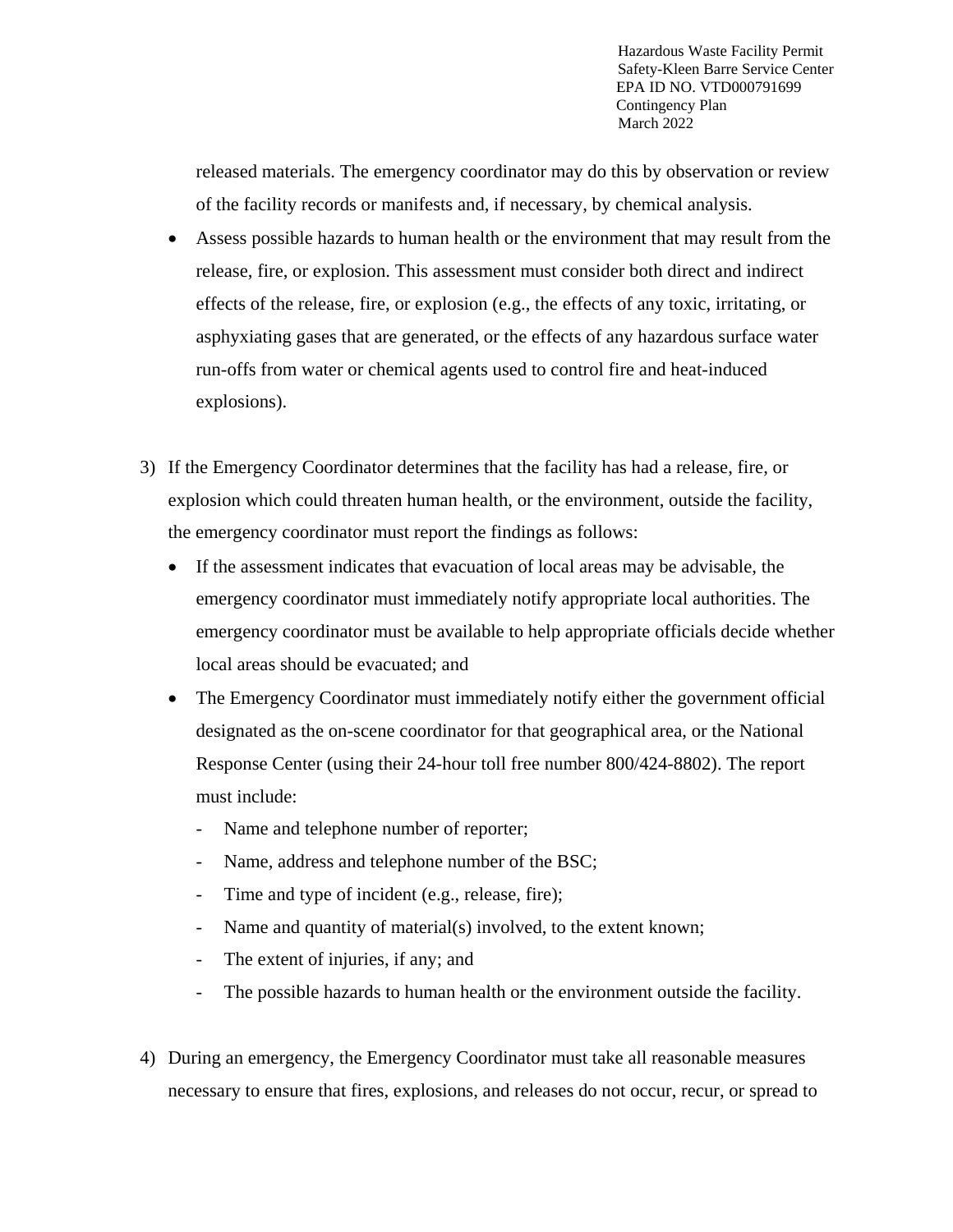other hazardous waste at the generator's facility. These measures must include, where applicable, stopping processes and operations, collecting and containing released hazardous waste, and removing or isolating containers.

- 5) If the facility stops operations in response to a fire, explosion or release, the Emergency Coordinator must monitor for leaks, pressure buildup, gas generation or ruptures in valves, pipes, or other equipment, wherever this is appropriate.
- 6) Immediately after an emergency, the Emergency Coordinator must provide for treating, storing, or disposing of recovered waste, contaminated soil or surface water, or any other material that results from a release, fire or explosion at the facility. Unless the facility can demonstrate that the recovered material is not a hazardous waste, then it is a newlygenerated hazardous waste that must be managed in accordance with all the applicable requirements of this permit and the VHWMR.
- 7) Ensure that in the affected area(s) of the facility, no hazardous waste that may be incompatible with the released material is treated, stored, or disposed of until cleanup procedures are completed, and all emergency equipment listed in this plan is cleaned and fit for its intended use before operations are resumed.
- 8) The time, date, and details of any incident that requires implementing the contingency plan shall be noted in the facility operating record, and within 10 days after the incident, a written report on the incident shall be submitted to the Agency pursuant to the requirements of **Section 10.0**.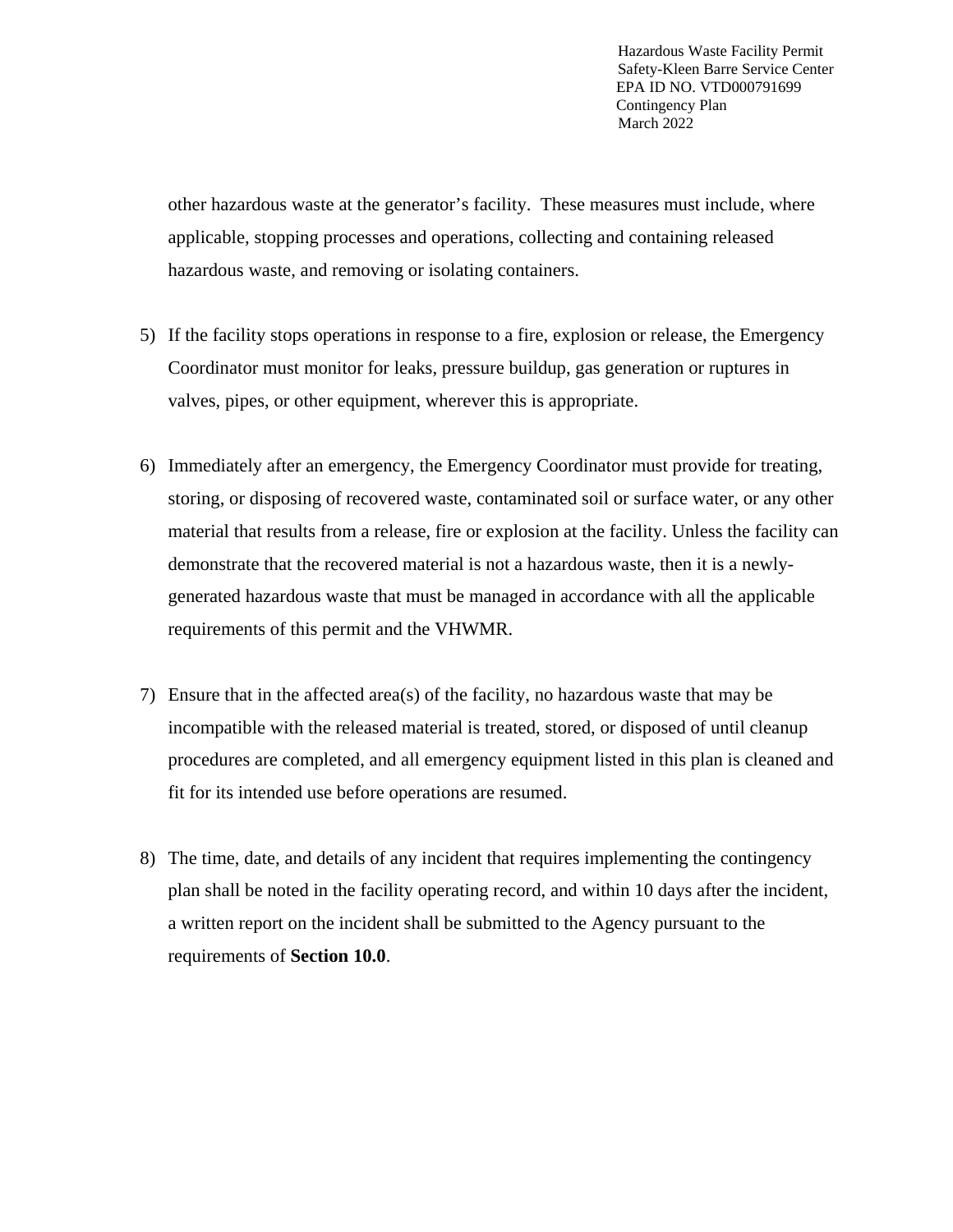# **TABLE H - 2**

| <b>Emergency Notifications</b>              |                  |                                                    |  |  |  |  |  |  |  |
|---------------------------------------------|------------------|----------------------------------------------------|--|--|--|--|--|--|--|
| <b>Department or Agency</b>                 |                  | <b>Phone Number   Initial Criteria for Contact</b> |  |  |  |  |  |  |  |
| <b>Emergency Notification Phone Numbers</b> |                  |                                                    |  |  |  |  |  |  |  |
| Internal:                                   | $(800)$ 468-1760 | Implementation of the                              |  |  |  |  |  |  |  |
| Safety-Kleen 24hour Emergency               |                  | contingency plan                                   |  |  |  |  |  |  |  |
| Number                                      |                  |                                                    |  |  |  |  |  |  |  |
| External:                                   | $(800)$ 424-8802 | Release of a reportable quantity                   |  |  |  |  |  |  |  |
| <b>National Response Center</b>             |                  | of hazardous waste to the                          |  |  |  |  |  |  |  |
| 24-hour Emergency Number                    |                  | Environment.                                       |  |  |  |  |  |  |  |
| <b>During normal business hours:</b>        | $(802)$ 828-1138 | Implementation of the contingency plan,            |  |  |  |  |  |  |  |
| Vermont DEC                                 |                  | Notification of releases in accordance with        |  |  |  |  |  |  |  |
|                                             |                  | VHWMR $\S$ 7-105(a)(2)(a)                          |  |  |  |  |  |  |  |
| <b>Outside normal business hours:</b>       | $(800)$ 641-5005 |                                                    |  |  |  |  |  |  |  |
| Vermont Department of Public                |                  |                                                    |  |  |  |  |  |  |  |
| Safety – Emergency Management               |                  |                                                    |  |  |  |  |  |  |  |
| Division                                    |                  |                                                    |  |  |  |  |  |  |  |
| <b>Barre Police Department</b>              | 911 or           | Imminent danger to human health.                   |  |  |  |  |  |  |  |
|                                             | $(802)$ 476-6613 |                                                    |  |  |  |  |  |  |  |
| <b>Barre Fire Department</b>                | $911$ or         | Fire or other emergency that poses immine          |  |  |  |  |  |  |  |
|                                             | $(802)$ 476-0254 | to human health or the environment.                |  |  |  |  |  |  |  |
| <b>Central Vermont Hospital</b>             | $(802)$ 371-4100 | Injuries sustained.                                |  |  |  |  |  |  |  |
| <b>Barre Ambulance</b>                      | 911 or           | Injuries that require patient transport.           |  |  |  |  |  |  |  |
|                                             | $(802)$ 476-0254 |                                                    |  |  |  |  |  |  |  |
| Clean Harbors Env. Serv, Inc.               | $(800)$ 645-8265 | For assistance with or remedial action.            |  |  |  |  |  |  |  |

#### **H - 6.0 100-YEAR FLOOD EMERGENCY PROCEDURES**

In the event of a predicted 100-year flood, the Emergency Coordinator shall measure the volume of spent solvent in Tank #3 (HWMU #1) and used oil in Tanks #1 and #2 and determine the total volume of containerized waste on site. Based on these volumes, the requisite number of container and bulk liquid transport vehicles shall be summoned if a 100-year Flood Warning is issued by the National Weather Service. Generally, the National Weather Service can predict and issue flood warnings 24 hours in advance.

The Barre Emergency Management Director monitors water levels for the Barre area. In the event of threatening flood conditions, the Emergency Management Director notifies the BSC Emergency Coordinator.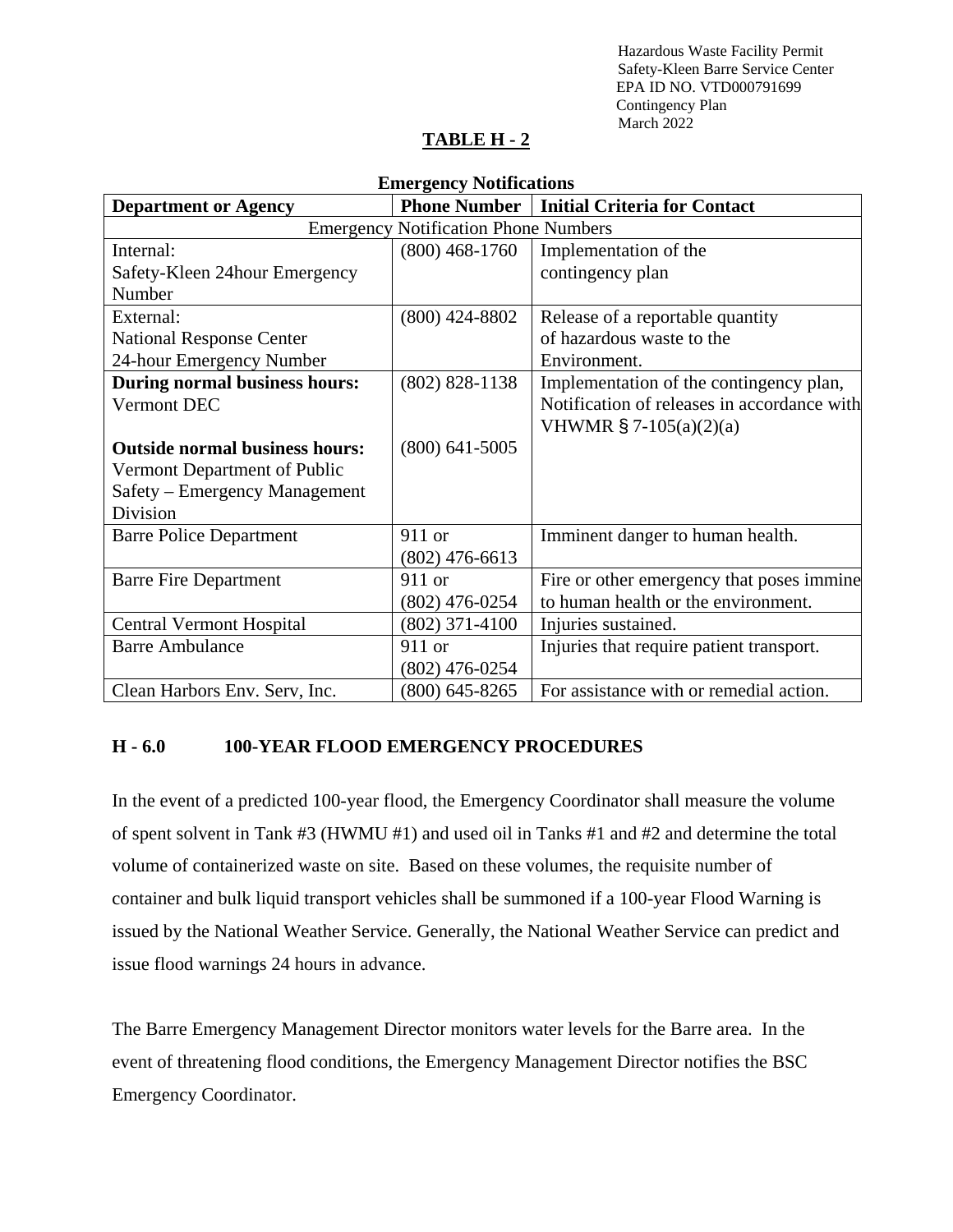#### **H-6.1 100-Year Flood Emergency Response Procedures**

Following notification of impending flood conditions, the emergency coordinator, or designee, immediately:

- a. activates the internal facility communication system to notify facility personnel;
- b. contacts the organizations listed on Table Flood-1 for assistance, and
- c. cooperates with the Barre Emergency Management Director.

#### **TABLE FLOOD - 1**

#### **Emergency Contacts for 100-Year Flood Response**

| <b>Department or Agency</b>               | <b>Phone Number</b> |
|-------------------------------------------|---------------------|
| Safety-Kleen 24-hour Emergency<br>Number  | $(800)$ 468-1760    |
| Safety-Kleen Linden, NJ Recycle<br>Center | $(908) 862 - 2000$  |
| <b>Emergency Management Director</b>      | $(802)$ 476-0255    |
| Vermont DEC                               | $(802) 828 - 1138$  |

In the event of a predicted 100-year flood, incoming shipments of containerized and bulk wastes scheduled for the BSC will be diverted to other permitted facilities. In addition, wastes stored on site will be shipped off site either to facilities permitted to accept the waste or to a 10-day transfer facility prior to a flood event.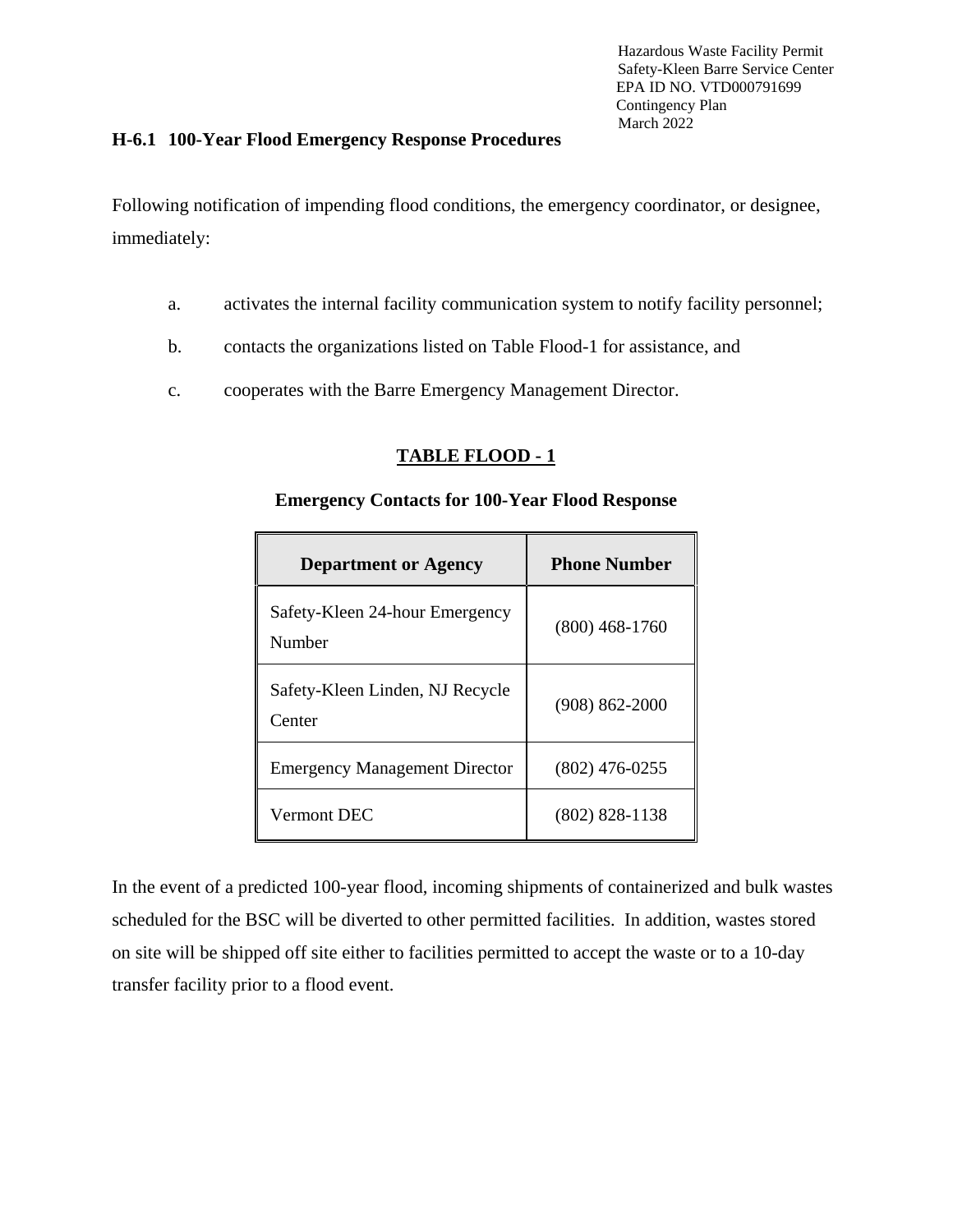Based on a maximum inventory of two hundred and seventy-three 55-gallon drum equivalents, two 50-container loads and seven 25-container loads would be required to remove the complete container inventory if the BSC is at capacity. Eight tank trucks, each with a capacity of at least 6,000 gallons, would be required to remove the bulk storage inventory if the BSC is at capacity.

The Safety-Kleen corporate fleet is available to the BSC on an as needed or emergency basis.

#### **H - 7.0 EVACUATION PLAN**

If the Emergency Coordinator determines that evacuation of the BSC is prudent, the Emergency Coordinator, or designee, shall signal evacuation to BSC personnel by sounding a facility alarm and verbally announcing the evacuation. Personnel evacuate in an orderly fashion to the designated assembly location directly across from the main access gate on West Second Street. The police and fire departments are informed of evacuation immediately upon accounting for all employees and visitors at the assembly location. All facility personnel are to remain at the assembly location and await instructions from police and fire personnel or the emergency coordinator, as appropriate.

BSC exits are clearly marked, and employees are made familiar with all evacuation routes, which are marked on **Figure H-1**. Evacuation drills are conducted at the BSC on an annual basis, and **Figure H-1** is posted throughout the facility.

#### **H - 8.0 EQUIPMENT OR POWER FAILURE**

In the event of an equipment or power failure, all effected waste management operations are halted. If an extended outage is anticipated, deliveries may be rerouted to another Service Center.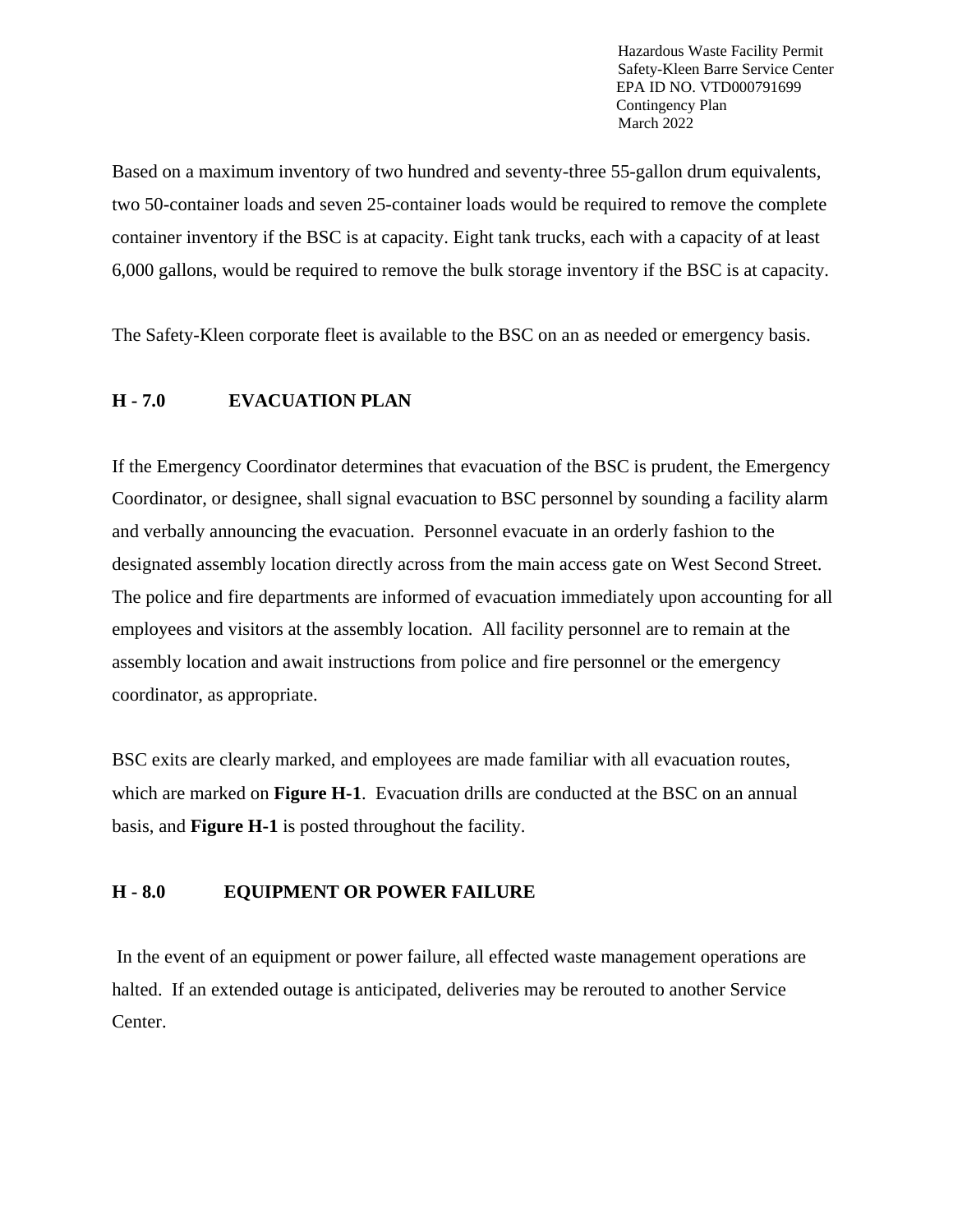#### **H - 9.0 EMERGENCY EQUIPMENT**

The BSC maintains an adequate supply of emergency response equipment and containers for treating, storing, or disposing of recovered waste, contaminated soil or surface water, or any other waste material that may result from responding to a release, fire, or explosion.

The following emergency equipment is available at the BSC as specified in **Figure G-1** (Preparedness). This equipment is inspected once per week pursuant to **Appendix E** (Inspections):

Eye Wash Stations - The eye wash stations are located near the warehouse building, tank farm, and metal shelter storage area.

Emergency Shower - An emergency shower is located on the return and fill station dock. Fire Extinguishers - The BSC has 10-pound dry chemical extinguishers located throughout the facility. Additionally, the warehouse flammable storage area and the metal shelter storage areas are equipped with dry-chemical fire suppression systems. Respiratory Protection Equipment - Employees with waste management duties are provided and fit-tested for respirators appropriate for the materials managed. Spill Cleanup Equipment - 30-gallon Spill Kits containing:

- $\bullet$  13 Sorbent Socks
- $\bullet$  1 Dike
- $\bullet$  40 Sorbent Pads
- $\bullet$  5 Sorbent Pillows
- $\bullet$  10 Poly Bags and Ties
- 6 Tamper Proof Labels

Shovels, sorbents (e.g., granular sorbent, pads, boom), and empty containers are available to control and collect spills and spill residues.

First Aid Kit - A First Aid Kit is centrally located in the BSC that contains disinfectant, bandages, and other medical supplies appropriate for treating minor injuries.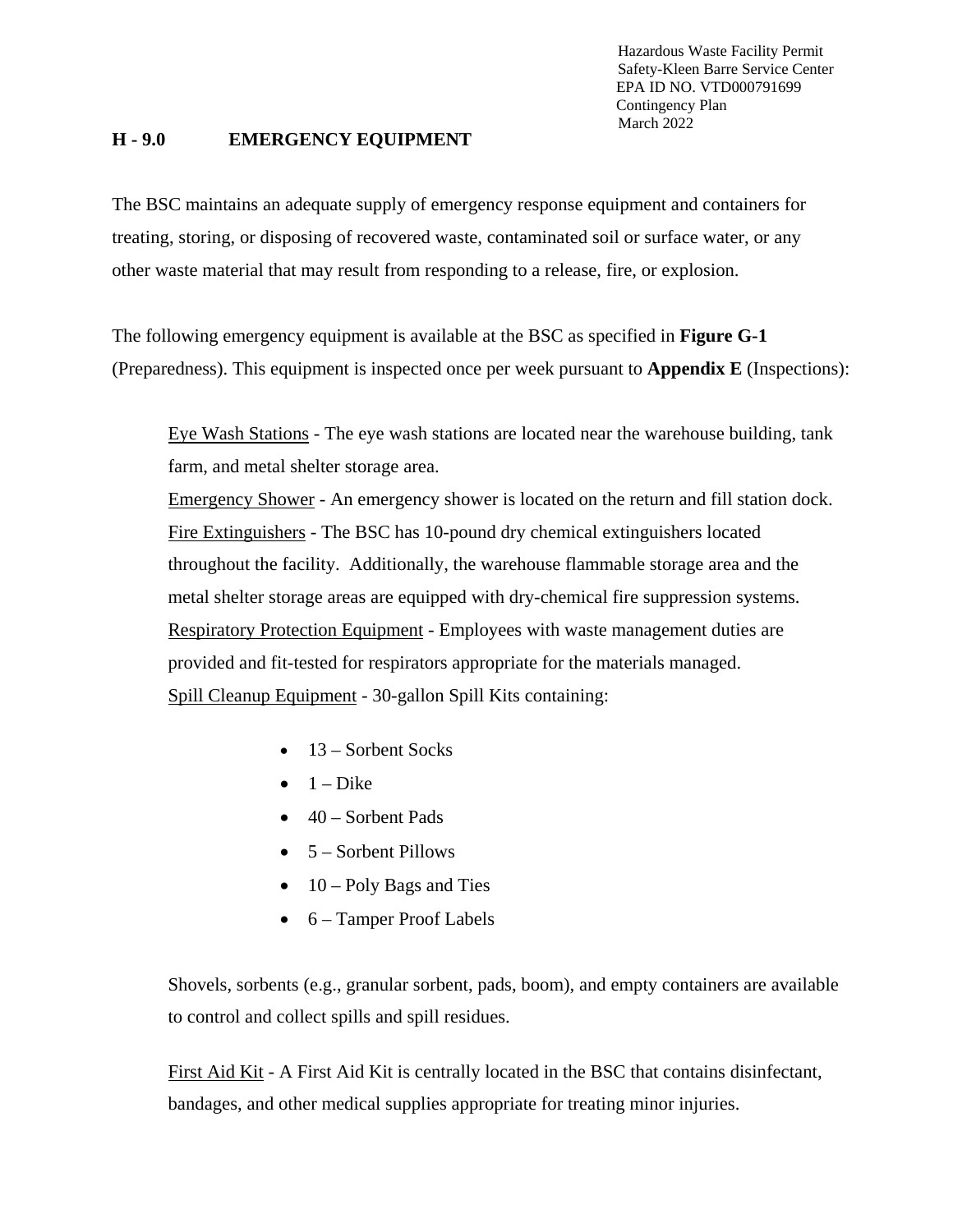Hand-held Pump - To collect and transfer spilled liquid materials.

Communication Equipment – Telephones with loudspeaker/paging systems and alarms are available in the warehouse building for internal and external communications. An intercom system is also available and may be activated by dialing #6 on any facility landline phone.

Decontamination Equipment - Decontamination equipment is kept on site (pressure washer, degreaser, liquid cleaner, neutralizer) for decontamination of cleanup equipment.

## **H - 10.0 REPORTING REQUIREMENTS**

The Emergency Coordinator (or designee) shall immediately report implementation of the Contingency Plan to the Agency and be prepared to provide the following information:

- a. Name and telephone number of reporter;
- b. Name, address, and telephone number of the facility;
- c. Time and type of incident;
- d. Name and quantity of material(s) involved, to the extent known;
- e. Extent of injuries if any; and
- f. The possible hazards to human health or the environment outside the facility.

The Emergency Coordinator (or designee) shall notify the Agency, prior to resuming operations, when cleanup procedures are completed, and all emergency equipment is cleaned and restored to a useable condition.

The Emergency Coordinator shall document the time, date, and details of any incident that requires the implementation of the Contingency Plan. Within 15 days of the incident, a written report, detailing the circumstances of any incident that requires the implementation of the Contingency Plan, will be submitted to the Agency. The report must include: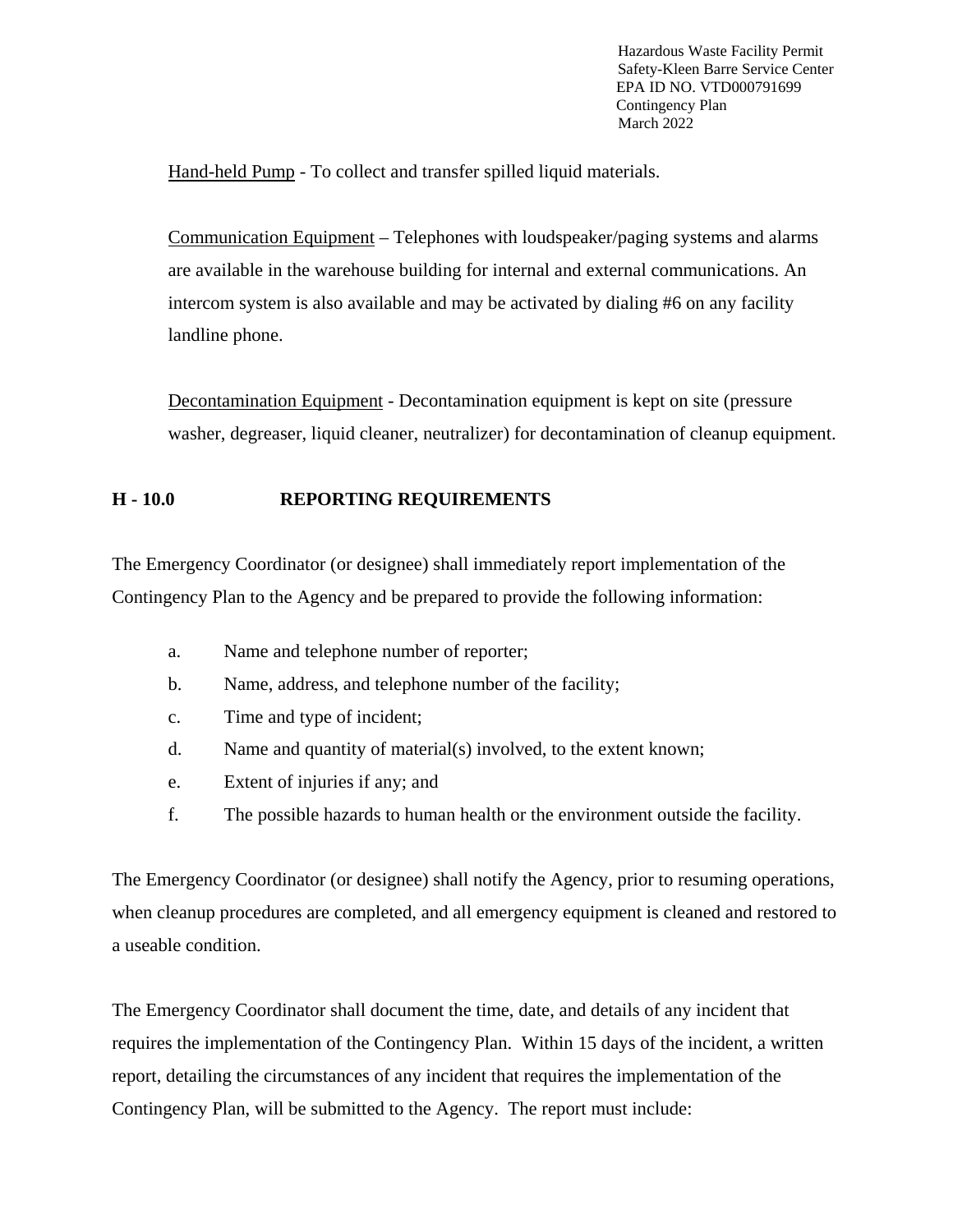- Name, address and telephone number of the owner or operator;
- Name, address and telephone number of the facility;
- Date, time and type of incident;
- Name and quantity of material(s) involved;
- Extent of injuries, if any;
- Description of response activities;
- An assessment of actual or potential hazards to human health or the environment, as applicable;
- The likely route of migration of any release;
- If a release occurred, a summary of any impacts to surrounding soil;
- Results of monitoring and sampling;
- Proximity to down gradient drinking water supplies, surface water, and populated areas; and
- Estimated quantity and disposition of recovered materials that result from the incident.

#### **H - 11.0 AVAILABILITY AND REVISION OF THE CONTINGENCY PLAN**

A copy of the Contingency Plan is maintained at the BSC and is updated when there are changes to the facility that affect the Plan. Copies of the Contingency Plan and any revisions are provided to the local authorities and organizations listed in **Section 2.0**.

The Contingency Plan is reviewed and, if necessary updated, whenever:

- The BSC hazardous waste facility permit is amended;
- The list of emergency equipment changes;
- The BSC changes in its design, construction, operation, maintenance, or other circumstances in a way that increases the potential for fires, explosions, or releases of hazardous waste or hazardous waste constituents, or changes the response necessary in an emergency;
- The list of emergency coordinators changes; or
- The Contingency Plan is implemented.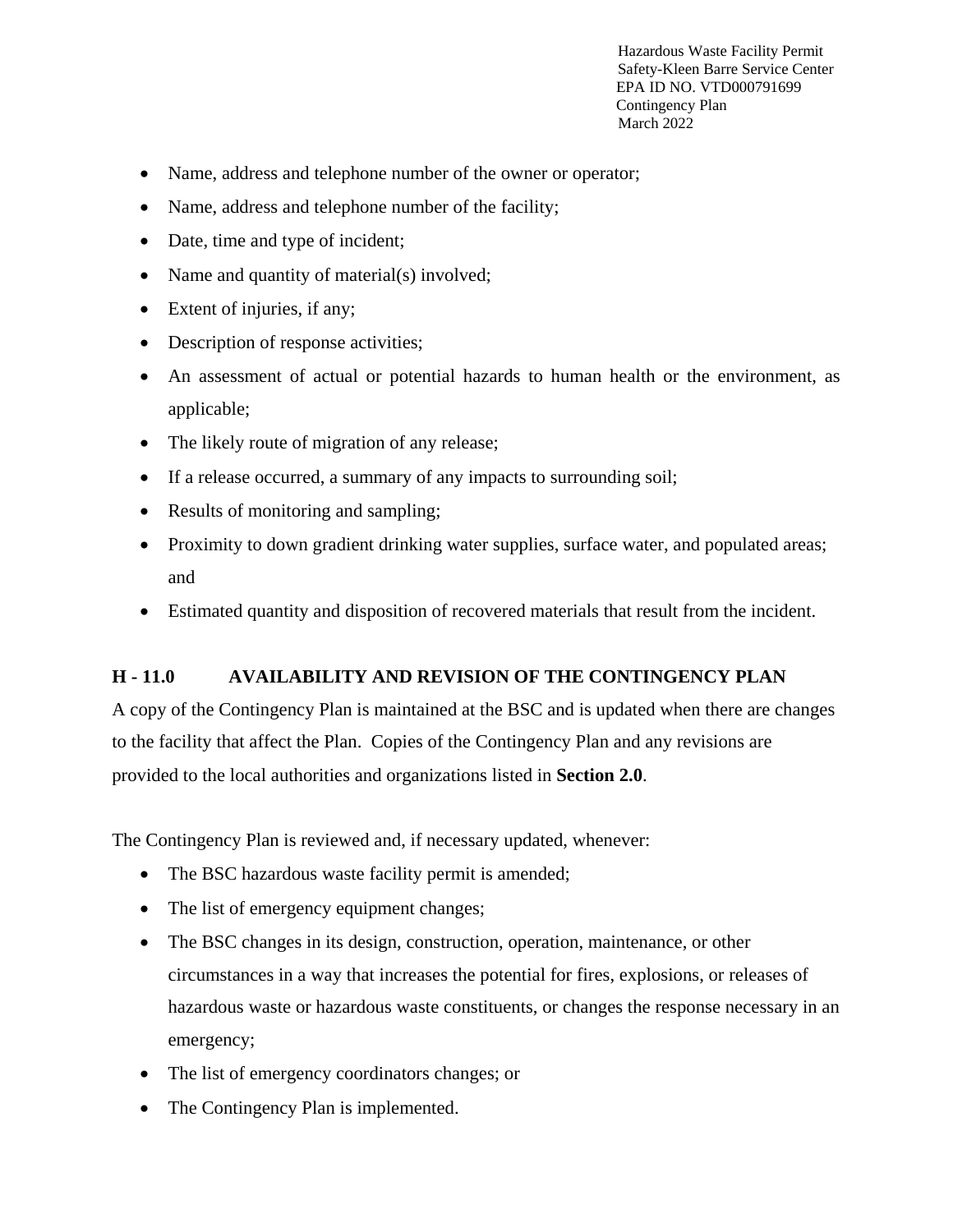# **FIGURE H-1**

# **SITE PLAN - EMERGENCY EVACUATION ROUTES**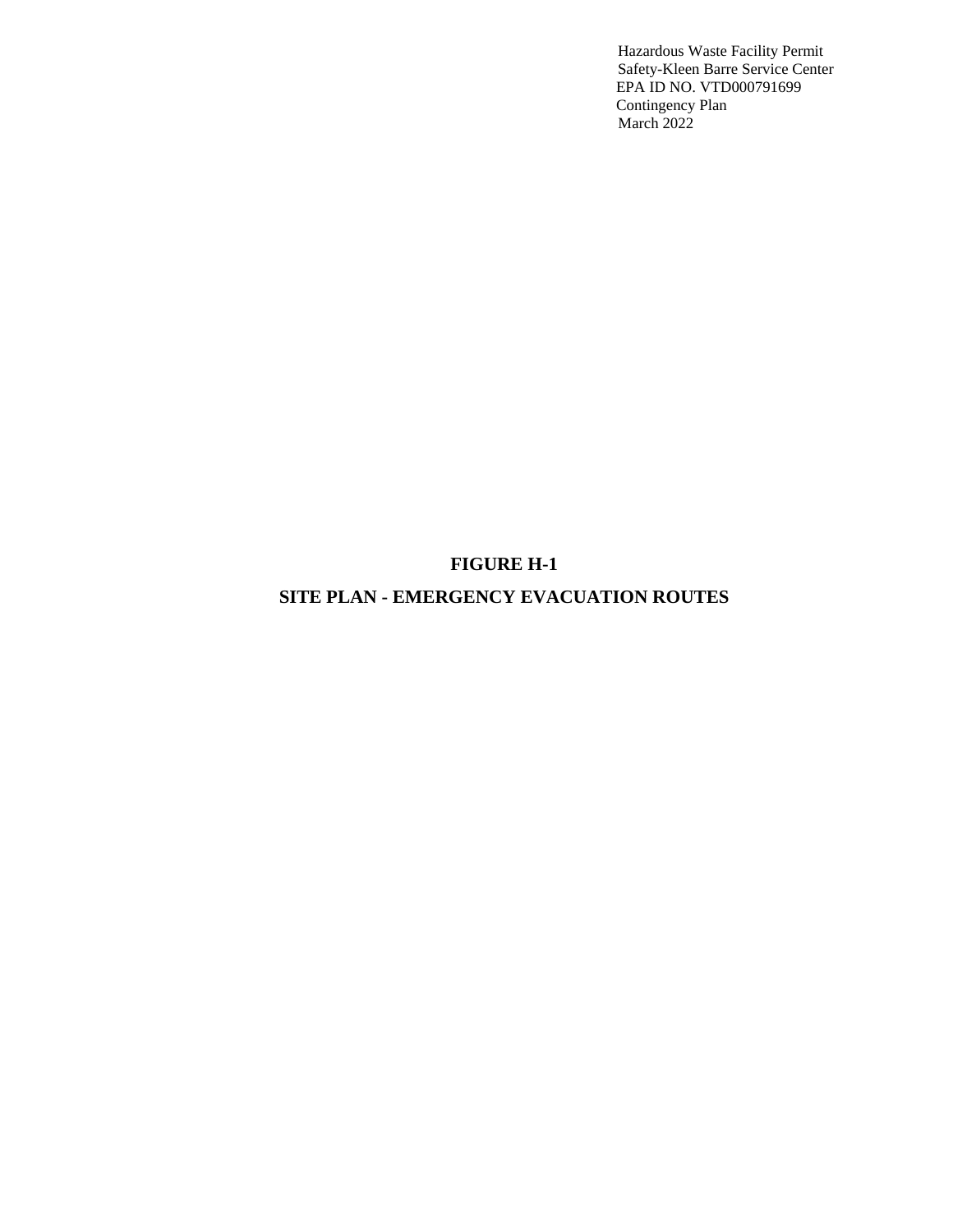

| TANK LEGEND |            |                                                                              |              |                                                                                                        |                  |                                         |                                                                               |                         |                      |                                                          |  |  |  |
|-------------|------------|------------------------------------------------------------------------------|--------------|--------------------------------------------------------------------------------------------------------|------------------|-----------------------------------------|-------------------------------------------------------------------------------|-------------------------|----------------------|----------------------------------------------------------|--|--|--|
|             |            |                                                                              |              | NO.                                                                                                    |                  |                                         | <b>TANK</b>                                                                   | <b>REMARKS</b>          |                      |                                                          |  |  |  |
|             |            |                                                                              |              |                                                                                                        |                  |                                         | <b>USED</b><br>OIL                                                            |                         | <b>VERTICAL TANK</b> |                                                          |  |  |  |
|             |            |                                                                              |              |                                                                                                        |                  |                                         | <b>USED</b><br>OII                                                            |                         | VERTICAL TANK        |                                                          |  |  |  |
|             |            | USED<br>3<br>15.000 USG<br><b>VERTICAL TANK</b><br>MINERAL<br><b>SPIRITS</b> |              |                                                                                                        |                  |                                         |                                                                               |                         |                      |                                                          |  |  |  |
| E H-1       |            |                                                                              |              |                                                                                                        |                  |                                         | CLEAN<br><b>MINFRAL</b><br><b>SPIRITS</b>                                     |                         | HORIZONTAL TANK      |                                                          |  |  |  |
|             |            |                                                                              |              |                                                                                                        |                  |                                         | VAC.<br><b>WASTE</b>                                                          |                         | HORIZONTAL FRAC TANK |                                                          |  |  |  |
| <b>JEK</b>  | <b>DS</b>  | <b>DS</b>                                                                    | 091621       |                                                                                                        |                  |                                         |                                                                               |                         |                      |                                                          |  |  |  |
| <b>JEK</b>  | MH         | MH                                                                           | 102710       |                                                                                                        |                  |                                         |                                                                               |                         |                      |                                                          |  |  |  |
| <b>JEK</b>  | MH         | MH                                                                           | 090204       |                                                                                                        |                  |                                         |                                                                               |                         |                      |                                                          |  |  |  |
| MBH         | KJM        |                                                                              | 010897       | SAFETY-KLEEN SYSTEMS, INC.                                                                             |                  |                                         |                                                                               |                         |                      |                                                          |  |  |  |
| <b>MCO</b>  | <b>KJM</b> | DP                                                                           | 053096       | $\overline{\phantom{a}}$<br>2600 N CENT EXPRESSWAY STE 400 RICHARDSON, TX, 75080<br>PHONE 800-669-5740 |                  |                                         |                                                                               |                         |                      |                                                          |  |  |  |
| MBH         | <b>KJM</b> | ÷.                                                                           | 100792       |                                                                                                        |                  | <b>BY</b><br><b>MBH</b>                 | CHKD<br><b>KJM</b>                                                            | APPROVED<br>DP          | <b>FHS</b>           | DATF<br>$10 - 07 - 92$                                   |  |  |  |
| <b>BY</b>   | CHK        | <b>APPR</b>                                                                  | DATE         |                                                                                                        |                  |                                         |                                                                               |                         | SC-DWG NUMBER        |                                                          |  |  |  |
|             |            |                                                                              | <b>SIONS</b> |                                                                                                        |                  |                                         |                                                                               | 7015-SP00-002<br>F      |                      |                                                          |  |  |  |
|             |            |                                                                              |              | DP/DD                                                                                                  | 1<br>2<br>4<br>5 | <b>TANK</b><br>SCALE<br>$1" = 20' - 0"$ | <b>TANK</b><br>VOLUME<br>15,000 USG<br>15,000 USG<br>12,000 USG<br>18,000 USG | SERVICE CENTER LOCATION | CONTENTS             | SITE PLAN SHOWING EMERG.<br>EVACUATION ROUTES - EXISTING |  |  |  |

LEGEND

GENERAL NOTES

EVACUATION ROUTE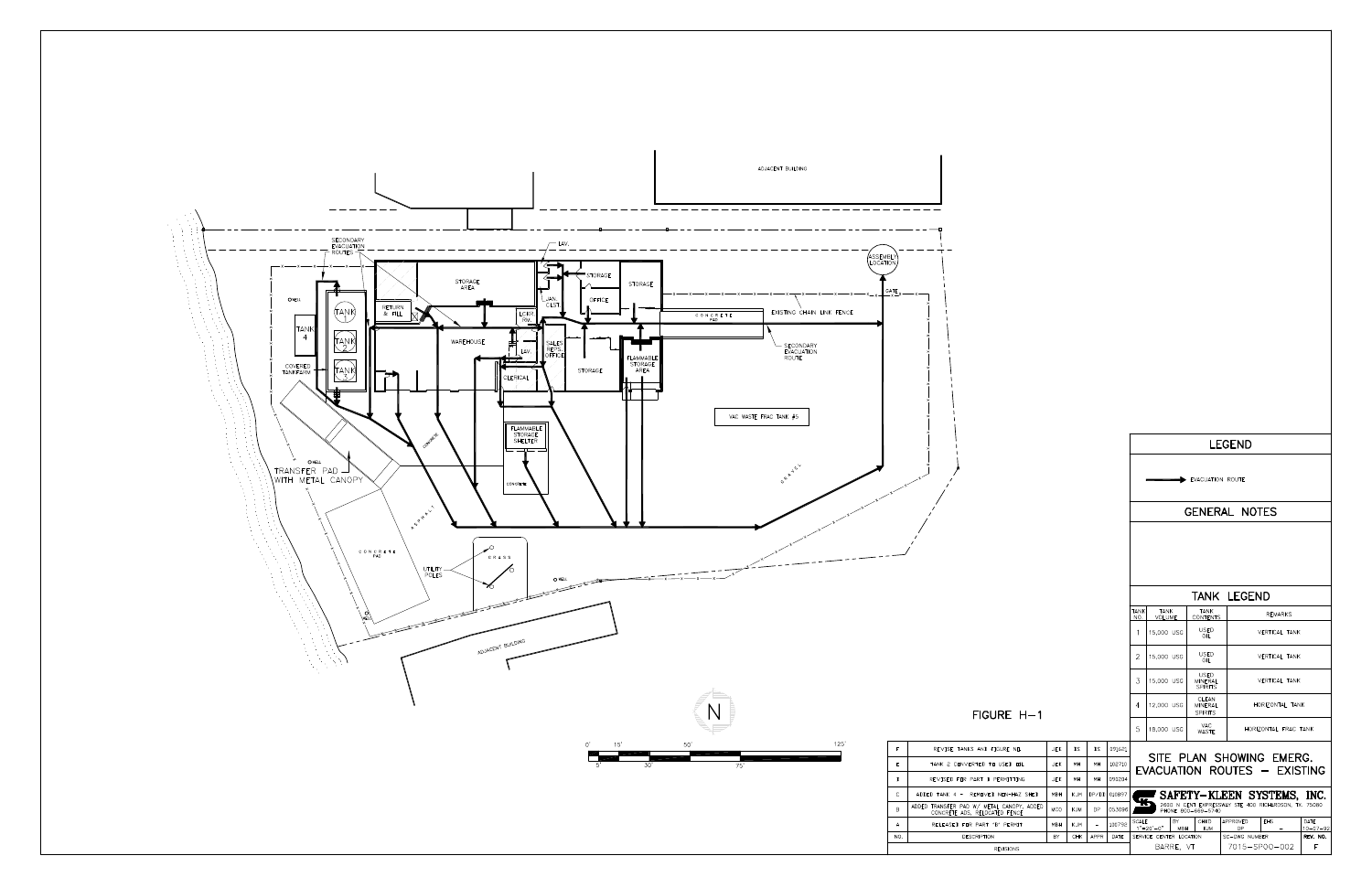# **ATTACHMENT H-1 QUICK REFERENCE GUIDE**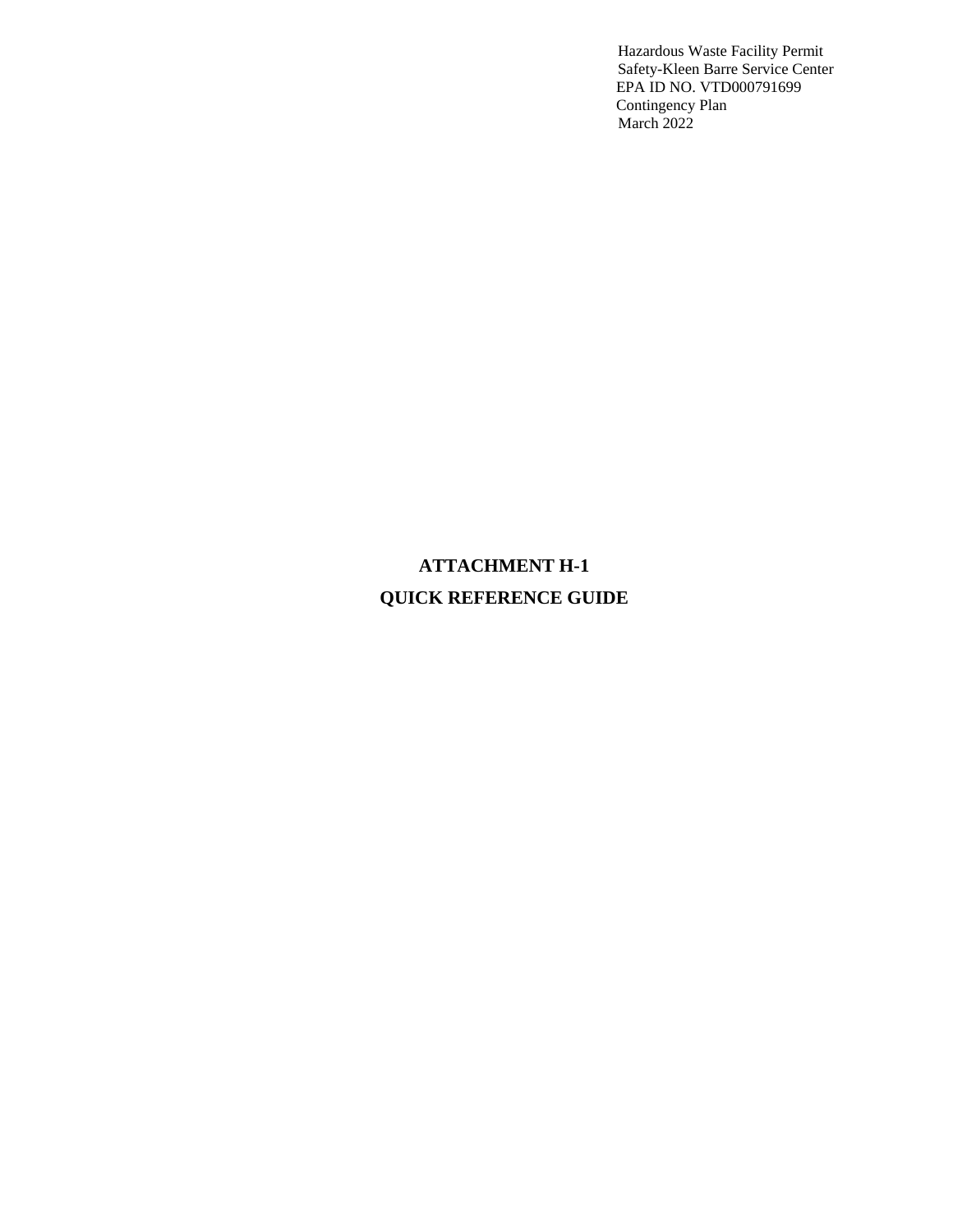#### **Contingency Plan Quick Reference Guide**

Safety-Kleen Systems, Inc. Barre Service Center 23 West 2<sup>nd</sup> Street Barre, VT 05461

# **Facility Emergency Contacts:**

| <b>Primary Emergency Coordinator:</b>  | <b>Robert Millett</b> |  |  |  |  |
|----------------------------------------|-----------------------|--|--|--|--|
| Mobile Number (24/7):                  | (802) 505-1031        |  |  |  |  |
| Secondary Emergency Coordinator:       | Chad Mcgowen          |  |  |  |  |
| Mobile Number (24/7):                  | (802) 522-4921        |  |  |  |  |
| Safety-Kleen 24-Hr Emergency Response: | (800) 468-1760        |  |  |  |  |

# **Hazardous Waste Information:**

|                                                                                | Maximum Amount That May | Unique or Special Treatment           |
|--------------------------------------------------------------------------------|-------------------------|---------------------------------------|
| Type of Hazardous Waste                                                        | Be Present at Any Time  | Required by Medical or Hospital Staff |
| Spent aqueous- and hydrocarbon-based parts washing solvent                     | 15,000 Gallons          | None                                  |
| Used Oil                                                                       | 30,000 Gallons          | None                                  |
| Spent Immersion Cleaner (corrosive)                                            | 32 Gallons              | None                                  |
| Non-Ignitable Dry-cleaning Waste                                               | 55 Gallons              | None                                  |
| Spent Antifreeze                                                               | 1,500 Gallons           | None                                  |
| Branch Generated Debris (e.g., used PPE, rags, spent sorbent material, sludge) | 55 Gallons              | None                                  |
| Spent Oil Filters                                                              | 16, 55-Gallon Drums     | None                                  |
| Waste Lamps                                                                    | 30 Bulbs                | None                                  |
| Ignitable and Paint-Related Wastes                                             | 3,984 Gallons           | None                                  |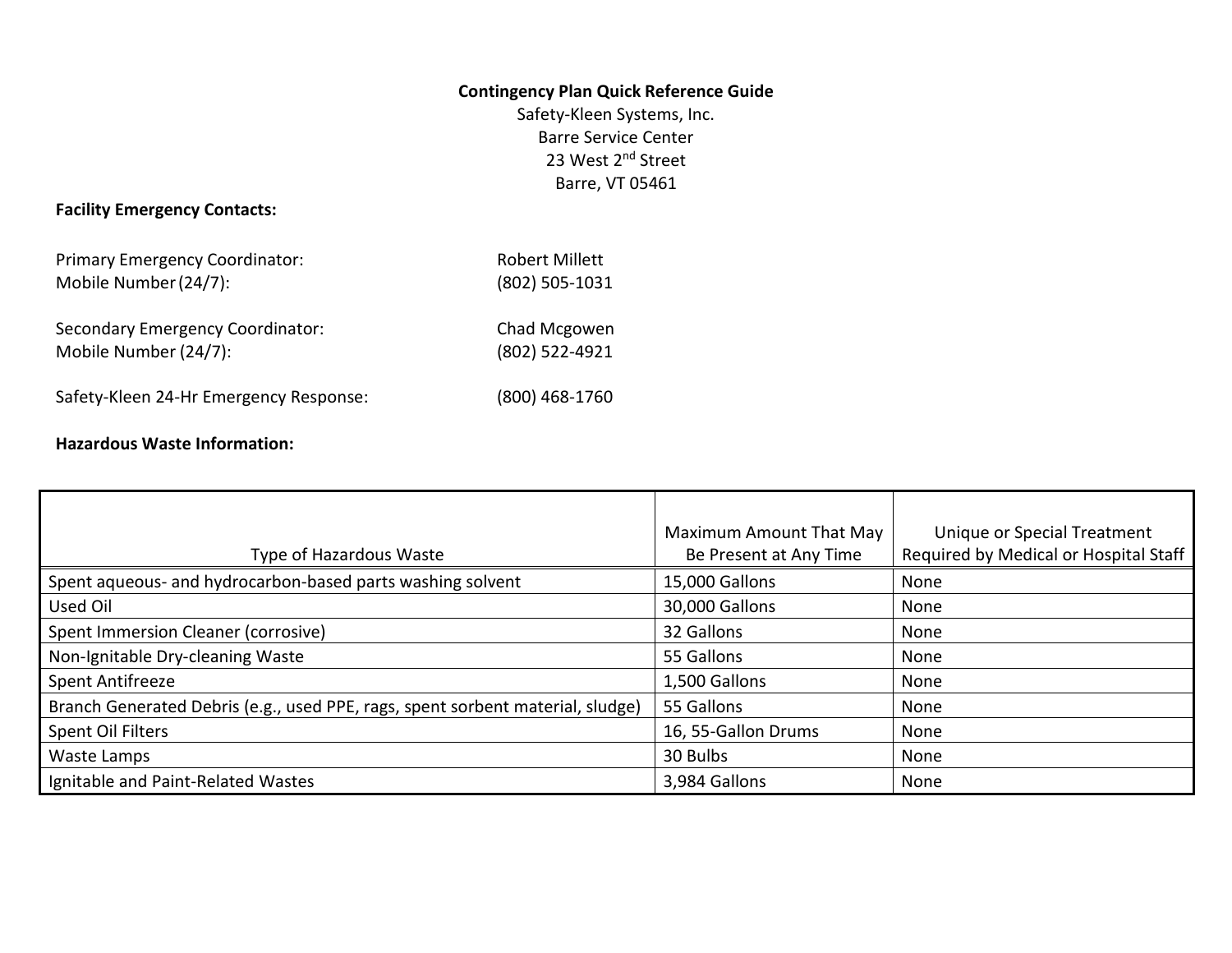

|               |                                 |     |      |        | 0,<br>50'<br>15'<br>30'<br>5<br>75' |                                            |            |                                                                      |                                    |                 |                                 |  |                     |
|---------------|---------------------------------|-----|------|--------|-------------------------------------|--------------------------------------------|------------|----------------------------------------------------------------------|------------------------------------|-----------------|---------------------------------|--|---------------------|
|               |                                 |     |      |        |                                     |                                            |            |                                                                      |                                    |                 |                                 |  |                     |
|               |                                 |     |      |        |                                     |                                            |            |                                                                      | HAZARDOUS WASTE<br>GENERATION AREA |                 |                                 |  |                     |
|               | HAZARDOUS WASTE<br>STORAGE AREA |     |      |        |                                     |                                            |            |                                                                      |                                    |                 |                                 |  |                     |
| <b>LEGEND</b> |                                 |     |      |        |                                     |                                            |            |                                                                      |                                    |                 |                                 |  |                     |
|               |                                 |     |      |        |                                     | ۰                                          |            | TELEPHONE W/INTERCOM                                                 |                                    |                 |                                 |  |                     |
|               |                                 |     |      |        |                                     | $\overline{\mathcal{A}}$                   |            | ALERT (HORN)                                                         |                                    |                 |                                 |  |                     |
|               |                                 |     |      |        |                                     | Ρß<br>PA                                   |            | PULL STATION<br>PERSONNEL ALARM ANNUNCIATOR PANEL                    |                                    |                 |                                 |  |                     |
|               |                                 |     |      |        |                                     | P                                          |            | PERSONNEL EMERGENCY BUTTON                                           |                                    |                 |                                 |  |                     |
|               |                                 |     |      |        |                                     |                                            |            | ACCESS ROUTES                                                        |                                    |                 |                                 |  |                     |
|               |                                 |     |      |        |                                     |                                            |            |                                                                      |                                    |                 |                                 |  |                     |
|               |                                 |     |      |        |                                     |                                            |            | <b>GENERAL NOTES</b>                                                 |                                    |                 |                                 |  |                     |
|               |                                 |     |      |        |                                     |                                            |            |                                                                      |                                    |                 |                                 |  |                     |
|               |                                 |     |      |        | TANK                                | TANK                                       |            | TANK LEGEND<br>TANK                                                  |                                    |                 |                                 |  |                     |
|               |                                 |     |      |        | NO.<br>1                            | <b>VOLUME</b><br>15,000 USG                |            | <b>CONTENTS</b><br>USED                                              |                                    |                 | <b>REMARKS</b><br>VERTICAL TANK |  |                     |
|               |                                 |     |      |        | 2                                   | 15,000 USG                                 |            | OIL<br><b>USED</b><br>OIL                                            |                                    |                 | VERTICAL TANK                   |  |                     |
| $ENT H-1$     |                                 |     |      |        | 3                                   | 15,000 USG                                 |            | USED<br><b>MINERAL</b><br><b>SPIRITS</b>                             |                                    | VERTICAL TANK   |                                 |  |                     |
|               |                                 |     |      |        | 4                                   | 12,000 USG                                 |            | CLEAN<br>MINERAL<br><b>SPIRITS</b>                                   |                                    | HORIZONTAL TANK |                                 |  |                     |
|               |                                 |     |      |        | 5                                   | 18,000 USG                                 |            | VAC<br>WASTE                                                         |                                    |                 | HORIZONTAL FRAC TANK            |  |                     |
|               |                                 |     |      |        | TITLE                               |                                            |            | HAZARDOUS WASTE GENERATION<br>AND STORAGE AREAS                      |                                    |                 |                                 |  |                     |
|               |                                 |     |      |        |                                     |                                            |            | SAFETY-KLEEN SYSTEMS, INC.<br>42 LONGWATER DRIVE, NORWELL, MA. 02061 |                                    |                 |                                 |  |                     |
|               | <b>JEK</b>                      | DS  | DS   | 022322 | SCALE                               |                                            | BY         | PHONE: 781-792-5000<br>CHKD                                          | APPROVED                           |                 | EHS                             |  | DATE                |
|               | BY                              | CHK | APPR | DATE   |                                     | $1" = 20' - 0"$<br>SERVICE CENTER LOCATION | <b>JEK</b> | DS                                                                   | DS<br>SC-DWG NUMBER                |                 | DS                              |  | 2/23/22<br>REV. NO. |
| <b>PM</b>     |                                 |     |      |        |                                     | BARRE, VT                                  |            |                                                                      |                                    |                 | 7015-SP00-003                   |  | Α                   |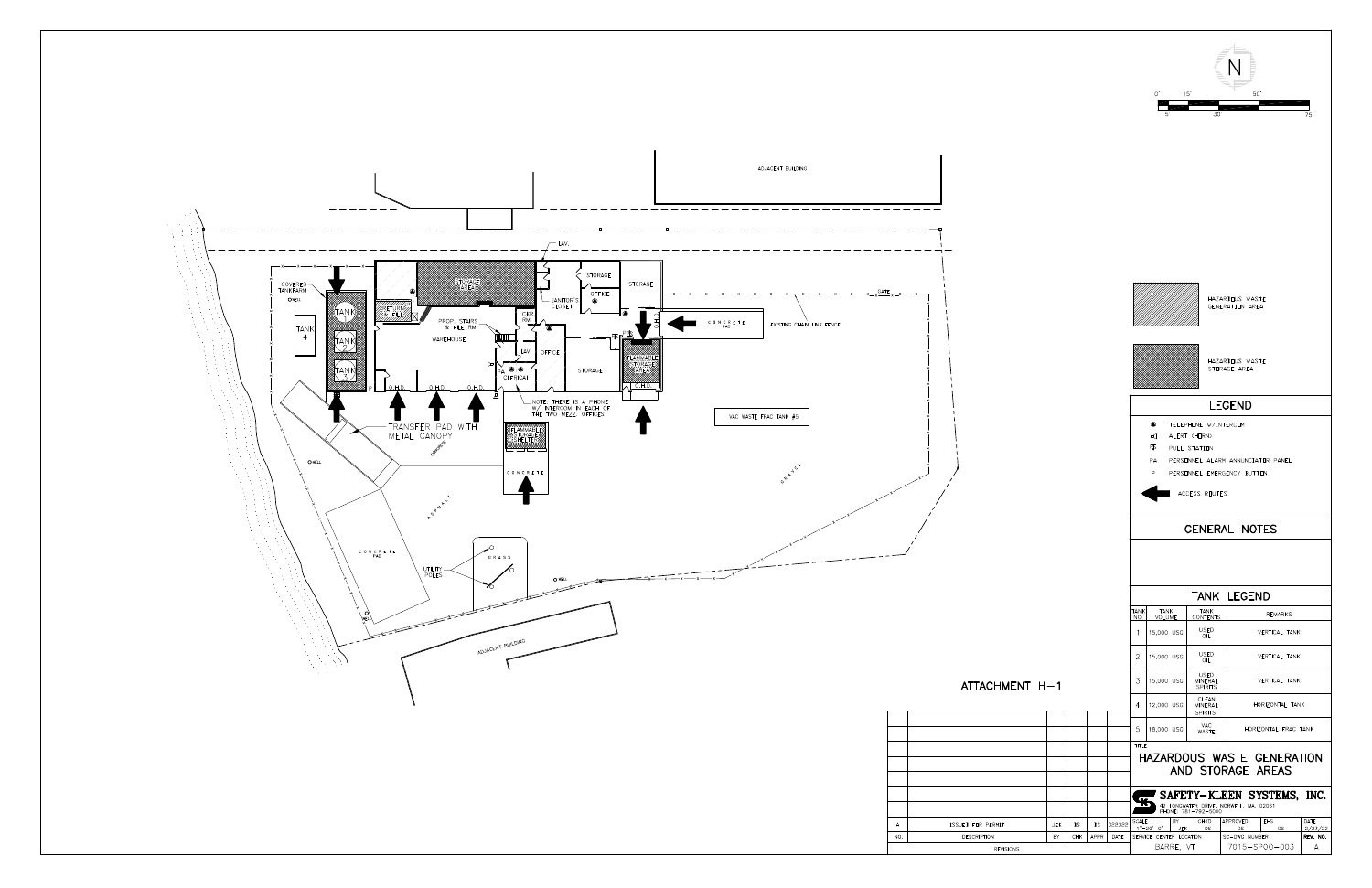# **Street Map**

Safety-Kleen Systems, Inc. Barre Service Center Barre, VT 05461

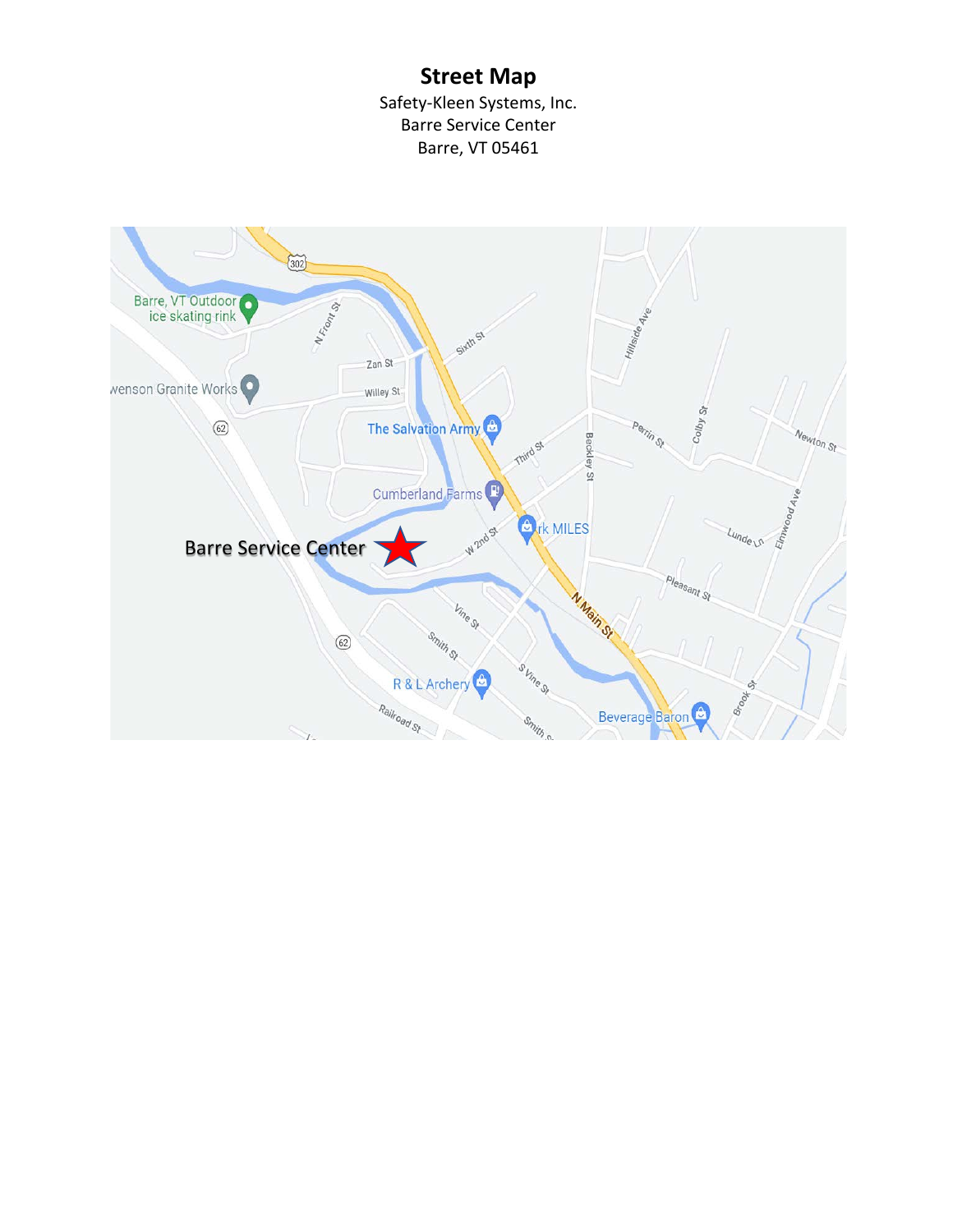